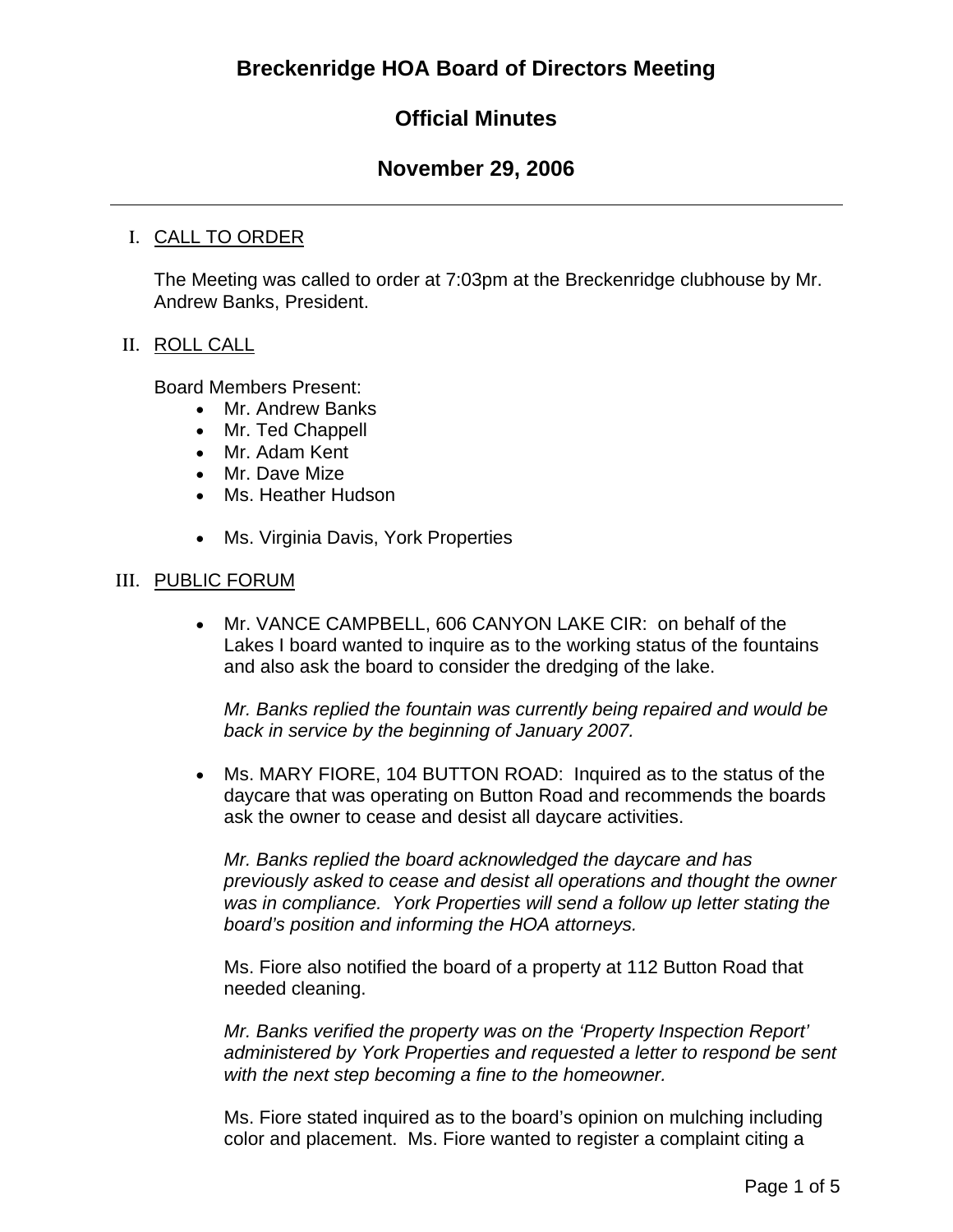property located at 416 Willingham Road and noted the mulch was placed between the sidewalk and the road.

Ms. Fiore inquired about the islands on Willingham Road and asked if they were permanent are if they were to be removed.

*Mr. Banks stated the islands were originally built too large and they were reconstructed to be the smaller size, and to his knowledge they would remain as is.* 

Ms. Fiore also wanted to register a complaint about board member Mr. Mize's deck as being a color not allowed by the HOA bylaws and covenants. Ms. Fiore stated the redwood was not an allowed color.

*Mr. Banks stated the board was reviewing recommendations to allowable natural wood colors and post a decision in the near future.* 

• Mr. TOM MOORE, 203 SPENCER MILL ROAD: Inquired as to the monitoring status from Airport Noise.

*Mr. Banks replied the RDU Airport Authority will be placing a monitoring station in the subdivision in the near future that would allow more detailed tracking of aircraft noise.* 

• Mr. AHMED MOHAMMED, 201 WILLINGHAM ROAD: Mr. Mohammed rented the clubhouse on September 30, 2006. At this event the fire alarm station was pulled and the fire and police department responded. The fire department stated there was no smoke or fire present and questioned why the fire alarm was pulled. Mr. Mohammed stated it was for safety reasons. Mr. Mohammed requested his rental deposit be refunded to him.

*Mr. Banks replied that the board has 30 days to refund, and after repairing the glass broken on the fire station and paying a false alarm fee if cited, then the balance will be returned to Mr. Mohammed.* 

• Ms. LAUREN HAMMONDS, 112 BUTTON ROAD: Ms. Hammonds stated that she does not run a daycare out of her home as previously accused by Ms. Fiore. Ms. Hammonds stated she was a nanny caring for a few different children and that she is only being a babysitter. Ms. Hammonds stated that noise is not a problem and challenged Ms. Fiore's assertions of her running a business out of her home. Ms. Hammonds states she does nothing different than what many other Breckenridge residents do and cited a personal vendetta from Ms. Fiore. Ms. Hammonds also asked for clarification on what constitutes a business since the bylaws and covenants are too vague for interpretation.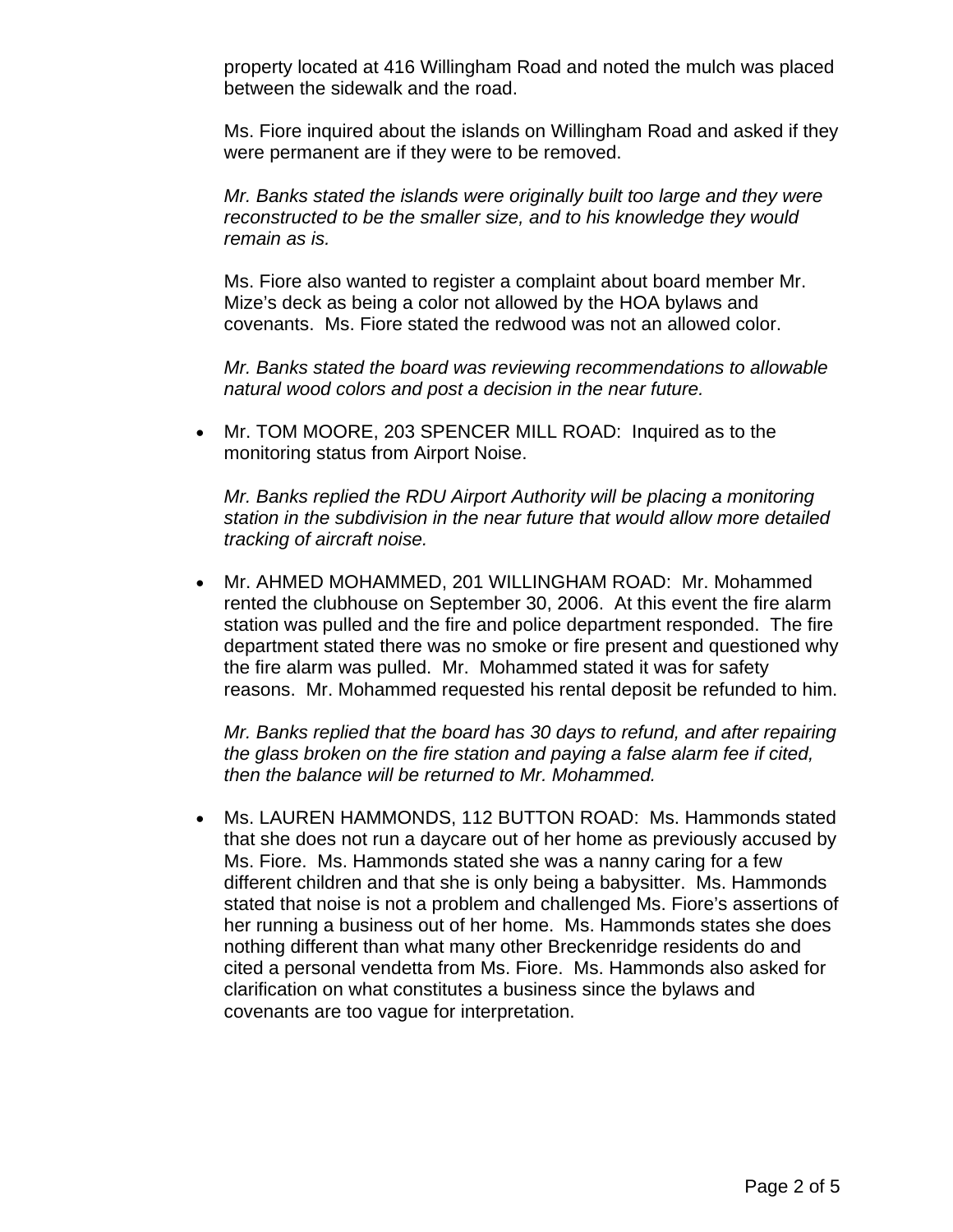## IV. COMMITTEE REPORTS

## **Architecture Committee**

Mr. Chris McCann, acting committee Chair presented and recommended Architecture Requests to the board.

ON A MOTION BY MR. CHAPPELL, SECONDED BY MR. KENT, BOARD APPROVES RECOMMENDED ARCHITECTURE REQUESTS, UNANIMOUSLY APPROVED.

Public voting yielded: 4 Approve, 1 Abstain.

Recommended Architecture requests are hereby approved by the board.

#### **Communications Committee**

Tom Moore updated the board on the website updates.

#### **External Relations**

Mr. Kent, former chair and now acting chair of the committee will begin a 'member drive' to recruit new members.

#### **Grounds and Facilities Committee**

Chair, Mr. Chappell, stated the following concerns and will work with Brickman Group to resolve:

- Drainage Issues
- Dirty Sidewalks
- Ant Hills have been reduced drastically, but some still remain.
- New signs are installed
- Lights on monuments some are out, some need repair

#### **Safety Committee**

Acting Chair, Mr. Kent, will begin a new member drive to assist with forming a neighborhood watch program

#### **Social Committee**

Mr. Banks notified the board that the Social Committee is still in need of a chair and will ask for volunteers in the upcoming newsletter and on the website.

### **Financial Report**

Chair, Ms. Hudson presented the Balance Sheet for October as follows: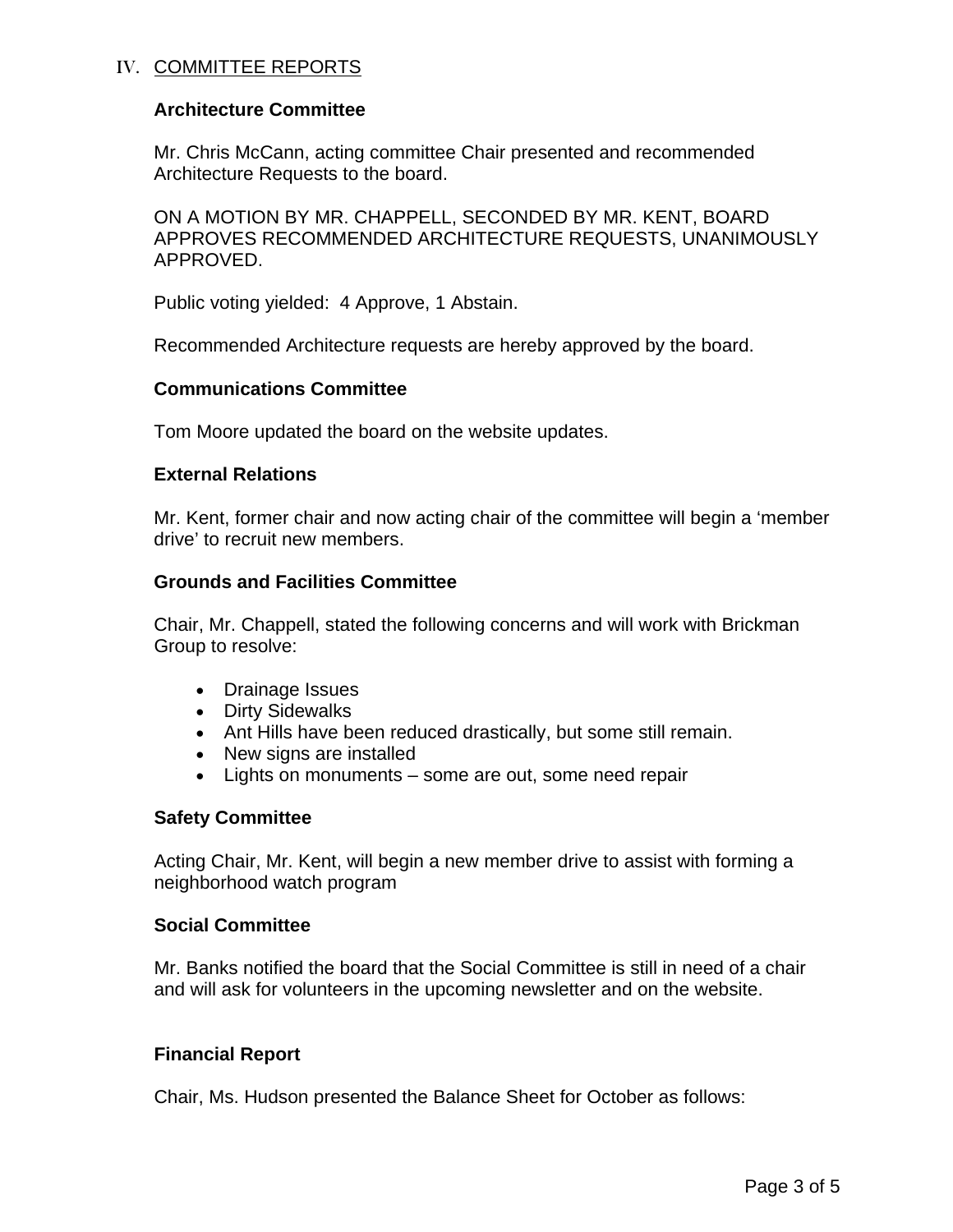| <b>Balance Sheet as of October 31, 2006</b> |              |
|---------------------------------------------|--------------|
| Cash-Operating                              | \$35,375.88  |
| <b>Cash-Funds Reserve</b>                   | \$114,560.69 |
| <b>Rents Receivable</b>                     | \$0          |
| <b>Prepaid Rents</b>                        | \$0          |
| <b>Total Current Assets</b>                 | \$149,936.57 |
| <b>Accounts Payable-Trade</b>               | \$0          |
| AP-Other                                    | \$0          |
| Deposit Refund                              | \$0          |
| <b>Total Liabilities</b>                    | \$0          |
| <b>Capital Reserves</b>                     | \$1,000.00   |
| <b>General Reserve</b>                      | \$45,510.00  |
| <b>Current Retained Earnings</b>            | \$30,746.20  |
| <b>Retained Earnings</b>                    | \$134,172.77 |
| <b>Total Equity</b>                         | \$149,936.57 |
| <b>Total Liabilities and Equity</b>         | \$149,936.57 |

#### V. BOARD IN CLOSED SESSION

ON A MOTION BY MR. KENT, SECONDED BY MR. CHAPPELL, MOTION TO ACCEPT THE COLORS BROWN, RED OR BLACK AS ACCEPTABLE MULCH MATERIALS AS PART OF A NATURAL LAWN. ALSO, MULCH MUST BE CONTAINED IN BED BY WAY OF A BORDER WITHOUT ANY 'NETTING' AND IS NOT IN ANY 'RIGHT OF WAY' UNANIMOUSLY APPROVED.

Public voting yielded: 4 votes to Accept, 1 Abstain.

Mulching requirements as set forth above are accepted.

ON A MOTION BY MR. KENT, SECONDED BY MR. CHAPPELL, MOTION TO ACCEPT REDWOOD, EBONY WOOD, AND TEAK WOOD AS 'NATURAL WOODS' AS DEFINED BY THE BYLAWS AND COVENANTS, UNANIMOUSLY APPROVED.

Public voting yielded: 4 votes to Accept, 1 Abstain.

Mr. Banks departed meeting at 9:05PM. Acting Chair, Mr. Chappell assumed meeting.

ON A MOTION BY MR. KENT, SECONDED BY MS. HUDSON, MOTION TO APPOINT MR. TIM SHADDLE AS CHAIR OF THE FINANCIAL COMMITTEE. APPROVED UNANIMOUSLY.

Public voting yielded: 3 votes to Accept, 1 Abstain, 1 Absent.

Mr. Tim Shaddle is hereby elected to serve as Chair of the Financial Committee.

ON A MOTION TO BY MR. KENT, SECONDED BY MR. MIZE, MOTION TO TABLE THE INQUIRY ON MS. LAUREN HAMMONDS' BUSINESS UNTIL